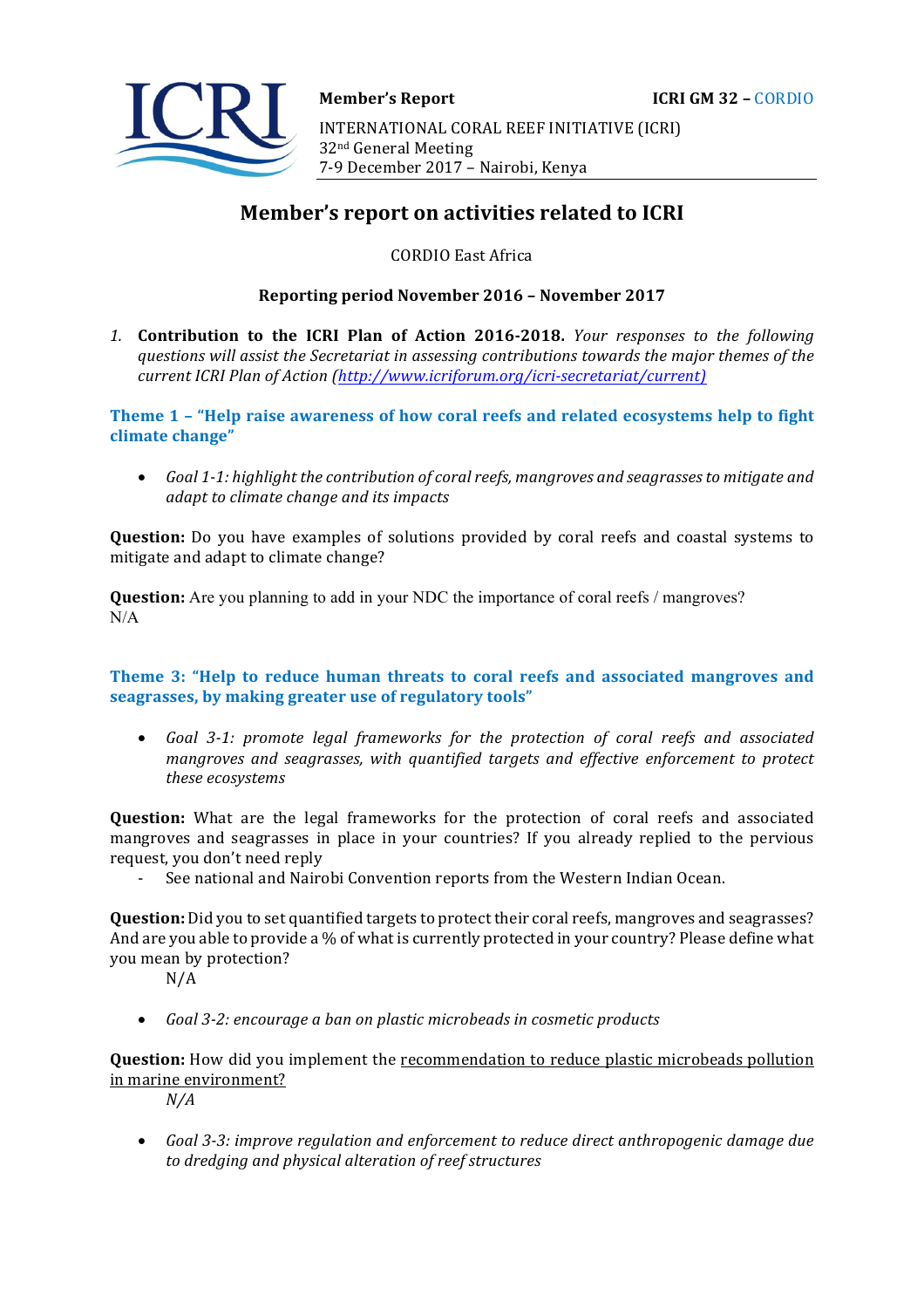**Question:** are you working on this topic? If yes, could you please share with us your work. Please note that the information provided will help us to develop a recommendation for the next ICRI General Meeting. Please send us information as soon as possible,

*CORDIO* East Africa has participated in legal action as a witness against unconstrained *dredging for port development in Lamu County, Kenya, for the LAPPSET project. See these* links:

- o *http://cordioea.net/management-action/environmental-assessment-kenya/*
- o *http://www.nation.co.ke/business/Lapsset-has-denied-us-cultural-rights--Lamufishermen-tell-court/996-3938590-yuxcao/index.html*
- Goal 3-4: promote the deployment of mooring devices limiting the mechanical destruction of *coral reefs and seagrasses*

**Question:** are you working on this topic? If yes, could you please share with us your work. Please note that the information provided will help us to develop a recommendation for the next ICRI General Meeting. Please send us information as soon as possible, *N/A*

• Goal 3-5: review issues related to the impact of sunscreens and other endocrine disruptors *on coral reefs, and encourage the production of sunscreens that are proven not to damage coral reefs* 

**Question:** are you working on this topic? If yes, could you please share with us your work. Please note that the information provided will help us to develop a recommendation for the next ICRI General Meeting. Please send us information as soon as possible. *N/A*

# **Theme 4: "Monitor the state of reefs in order to better manage them"**

• *Goal 4-2: better monitor the phenomena of coral bleaching* 

**Question:** How did you implement the recommendation on addressing the decline in coral reef health due to global bleaching events?

# **Project 1: 2017 WIO GCRMN Coral status report**

The 2016 coral bleaching event affected the whole Western Indian Ocean, and as in past years since 1999, CORDIO has been active in both direct monitoring and coordinating general action. This activity was undertaken as part of the regional reporting on the status and health of Western Indian Ocean coral reefs with support from the Indian Ocean Commission Biodiversity Project and implementing the strategy of the Nairobi Convention Coral Reef Task Force.

Regional report on the health of coral reefs in the Western Indian Ocean

CORDIO has been contracted by the Indian Ocean Commission under its Biodiversity Project to be the Technical Lead on the regional GCRMN reporting process for 2017. This report will be launched by the Indian Ocean COmmission and the Nairobi Convention (UNEP) at the ICRI General Meeting in Nairobi in 2017.

• Wrote a chapter in the coral status report on the 2016 bleaching event in the WIO, using data collected from a regional initiative to collect real-time reports of bleaching and mortality between January and September 2016.

#### **Project 2: 2017 WIO post-bleaching assessment**

In order to get a full picture of the impact of the 2016 bleaching event on the Western Indian Ocean, the Biodiversity Project is supporting the reef network to conduct a post bleaching assessment in six countries in the region (Comoros, Kenya, Madagascar, Mauritius, Seychelles, Tanzania). Under the Coral Reef Task Force – WIO countries which do not fall within the scope of the Biodiversity Project (France, South Africa, Mozambique, Somalia), will also be included in this data sharing joint output. CORDIO is leading the regional coordination of the project with the assistance of national coordinators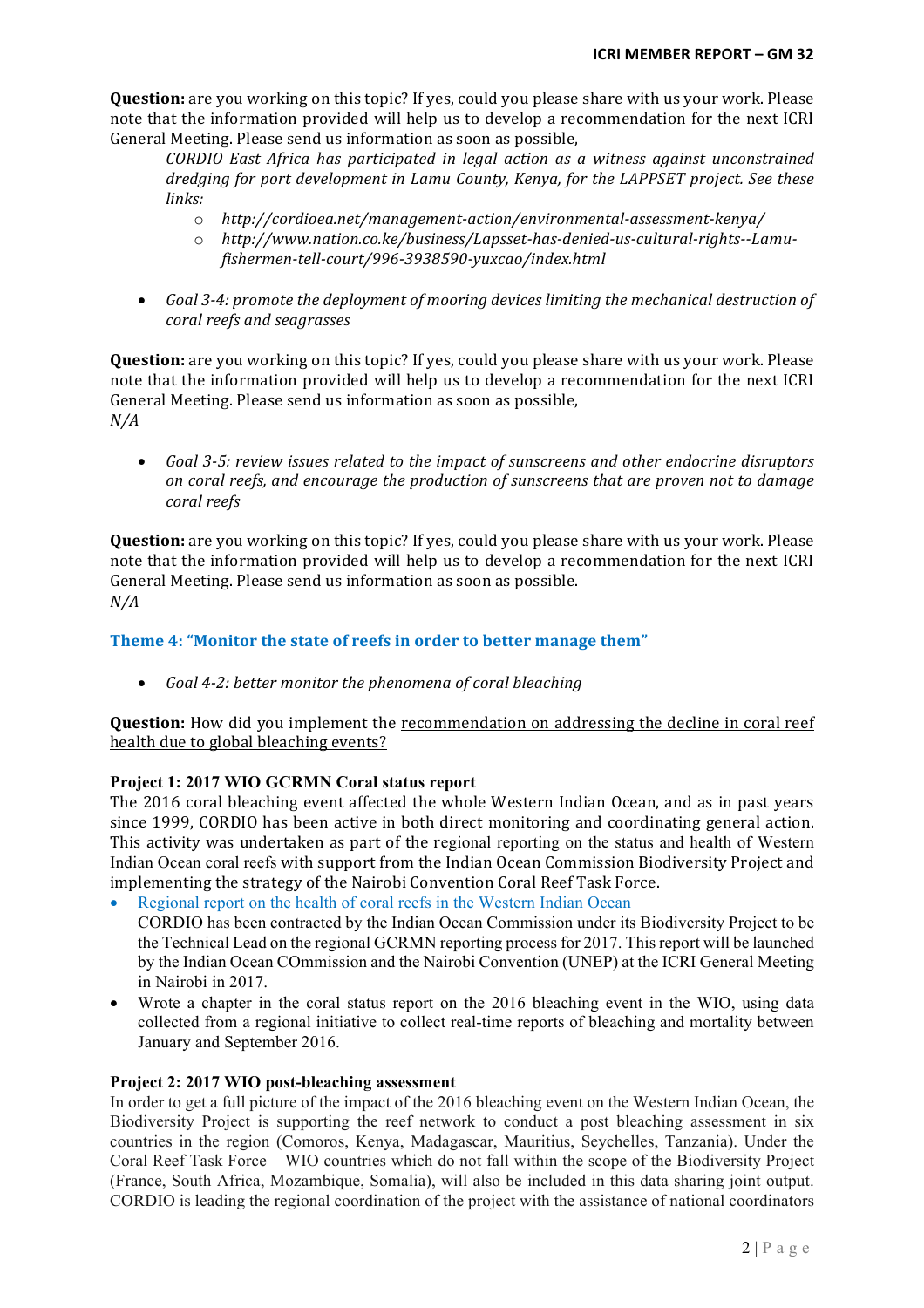from each country. The assignment will build on the regional coral reef health dataset developed for the 2017 Regional Coral Reef Status Report.

- Provided an updated training on coral reef monitoring methods specifically for the post-bleaching assessment.
- Held a meeting of participants at the  $10^{th}$  WIOMSA Scientific Symposium in November 2017, to provide an progress update on the project.

### **Project 3: Coral bleaching alerts**

Each year during the regional (Western Indian Ocean) summer (January – May), CORDIO produces a coral bleaching alert on a two-weekly basis, using the bleaching satellite products of the US National Oceanic and Atmospheric Administration (NOAA) Coral Reef Watch in conjunction with other regional and global climate information.

# **Project 4: Global GCRMN Implementation and Governance Plan**

Implementing the decision taken at ICRI GM31 to develop an Implementation and Governance Plan for the GCRMN for the period 2017-2020 CORDIO has signed a contract with UN Environment to finalize this plan between November 2017 and February 2018, in cooperation with the GOOS Biology and Ecosystems Panel, GEOBON Marine Biodiversity Observation Network and the Ocean Biogeographic Information System (OBIS).

#### **Project 5: Coral reef ecosystem and coral species Red List Assessments**

As the Chair of the IUCN Coral Specialist Group, CORDIO has developed a parallel project to Project 4, to undertaken Red List assessments of coral species and coral reef ecosystems, using the GCRMN reporting framework as the primary data infrastructure and feeding GCRMN data into societal benefit areas for the Aichi Targets and Sustainable Development Goals.

#### **Theme 5: "Progress via education"**

• *Goal* 5-1: prepare for the 2018 International Year of the Reef (IYOR)

**Question:** How did you implement the Recommendation designating 2018 as the third International Year of the Reef? Please let us also know what are you planning to celebrate IYOR2018.

*CORDIO* is a member of the *ISRS* Conservation Committee which is preparing the *ISRS contribution to IYOR, as well as promoting IYOR generally, such as with the Indian Ocean Commission and its planned actions in 2018..* 

# Please also list the educational material that you've developed in the past, so we can share **it on the IYOR website.**

- Community coral reef monitoring manual  *a pictorial/easy to read monitoring manual for communities. Request from CORDIO.*
- Locally Managed Marine Areas video http://cordioea.net/locally-managed-marine-areas*in-africa/*
- Locally Managed Marine Areas *-* multiple interventions and training *http://cordioea.net/locally-managed-marine-areas-in-kenya/*
- Coral bleaching videos (2007!) http://cordioea.net/coral-bleaching/coral-bleaching*videos/*
- Blue in Focus marine conservation and sustainability documentary by GreenHeart Film's *Steve Taylor - http://cordioea.net/blue-in-focus/*
- Video by Mathias Klum, Tierra Grande Vamizi Cradle of Coral http://cordioea.net/vamizi*cradle-of-coral/*

**Question:** Would you like to report on one of your activities during the ICRI GM meeting?

A presentation on the 2017 GCRMN WIO coral status report has been prepared and will be presented at the GM by CORDIO East Africa. CORDIO was contracted by the Indian Ocean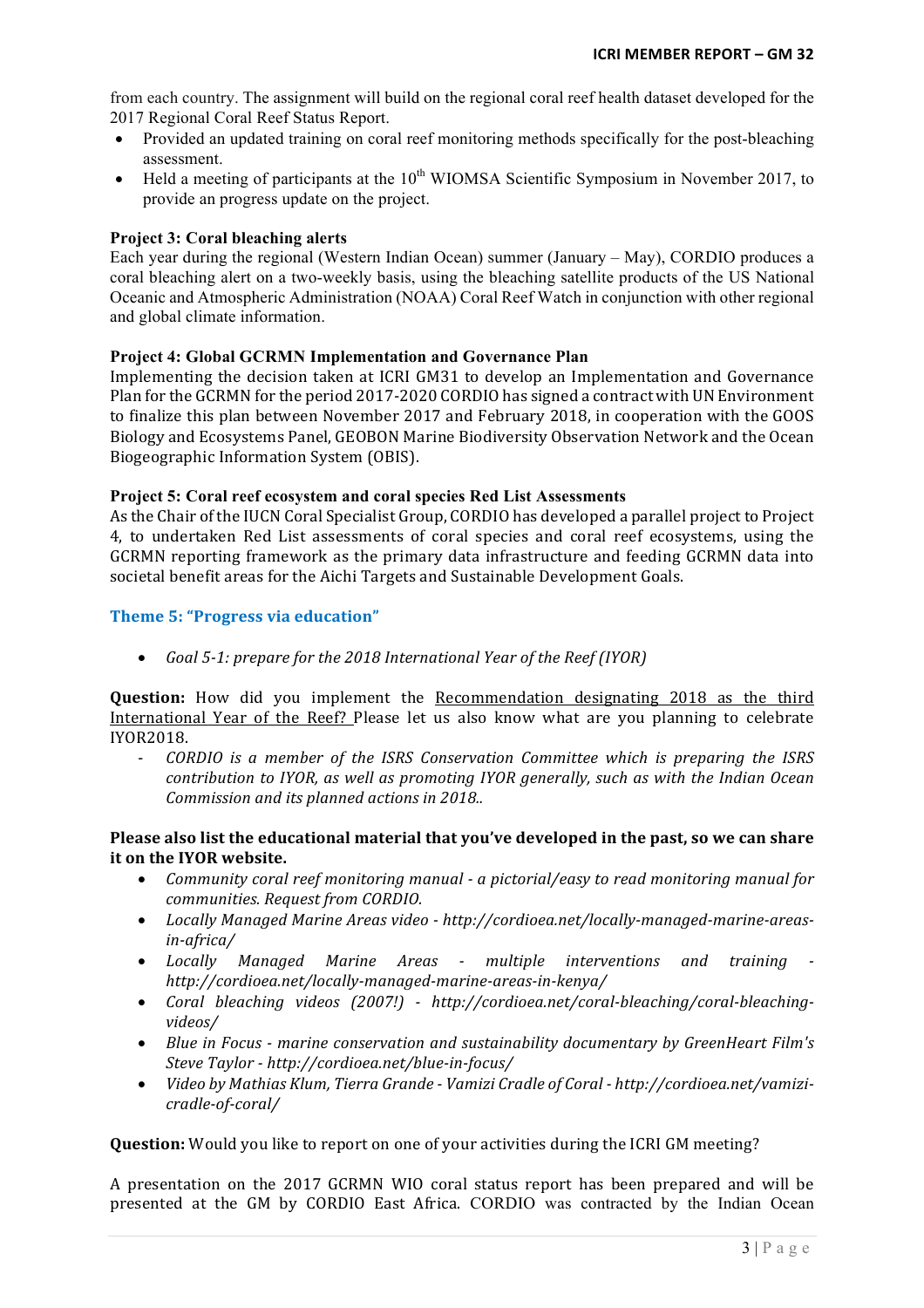Commission under its Biodiversity Project to be the Technical Lead on the regional GCRMN reporting process for 2016. This builds on the role that CORDIO has played in supporting regional monitoring and reporting since inception in 1999, and aligned with the GCRMN and as an ICRI Member since then. This work entailed compiling site-level summary data on the status of coral reefs from all participating organizations and countries in the WIO, for a 2016 GCRMN regional report for the WIO. The report includes a regional synthesis, as well as a individual chapter for each of the 9 WIO countries, and details the trends in coral reef health from 1992 – 2016.